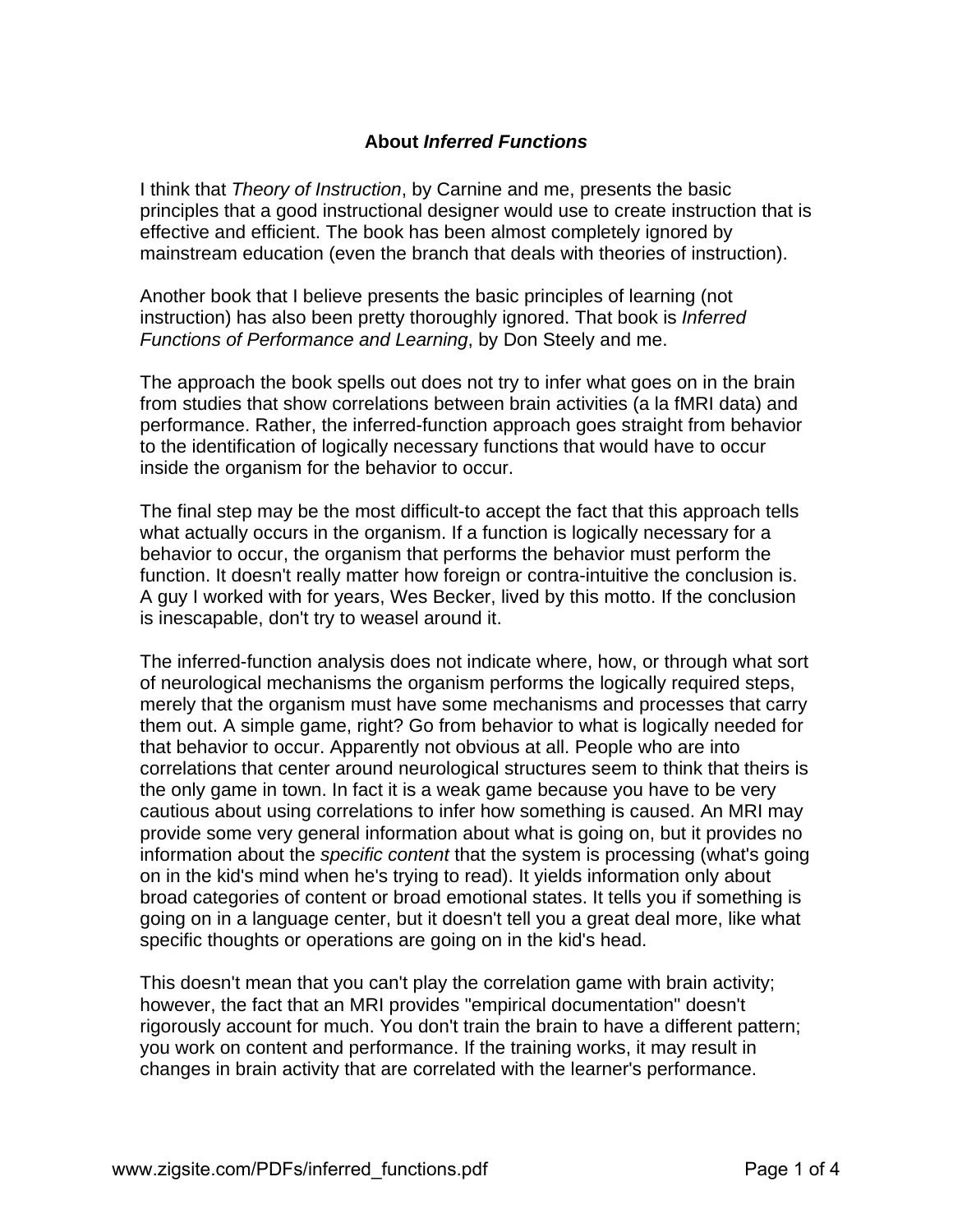Anyhow, inferring necessary functions based on performance takes you to places you would not believe. If you start with a simple organism that performs an apparently simple behavior and observe the behavior carefully, you discover that the simple organism is not that at all. Labeling the behavior as "inherited" or as a product of its genes does not tell us anything about the nuts and bolts of what has to go on inside its performance system for that behavior to be possible.

For example, you have a single-celled organism that finds food through olfaction only. How does it do that? We can figure out what is needed by starting with a concrete example and identifying what provisions the mental system needs. Let's say the organism is swimming around and receives olfactory information that food is present somewhere in the surroundings. What good is this reception if all it tells is only that food is present? Not much. If the olfaction is discriminable within a 1-square foot area around the food, our little organism could spend a lifetime cruising around in this area without ever locating the source of the stimulus. It could go over some of the same routes a thousand times and have no information that it took these routes before and they didn't bring the organism in contact with the food. The organism could come within a whisker of the food hundreds of times and never realize it.

We know that information about the presence of the food molecules is inadequate because the organism doesn't perform aimless behavior. It actually locates the food. So the performance system must have additional information and processes.

Although it's not immediately apparent, *the organism needs information about both the absolute levels and relative or comparative levels of the reception*. That information has to come from the same molecules that indicate the presence of food. But that information has nothing to do with the qualitative features that make these molecules discriminable from others. It has to do with their number or density. The organism's system must be designed to discriminate whether there are more or fewer of these molecules.

So from the beginning, we categorically assert that the organism is able to abstract and use *multiple features* of the stimulus, those that are unique (that distinguish the molecule from all others), and those that indicate the level of the stimulus.

Let's say the system has the capacity to identify not only olfaction that food is present, but also ten levels of a reception's strength. (This number is arbitrary and unimportant, just illustrative.) Level 1 is the lowest perceptible level; 10 is the highest and occurs only when the organism is in contact with the food.

With the ability to discriminate these gradations of reception, the organism would be able to determine whether it was relatively close to the food or farther from it.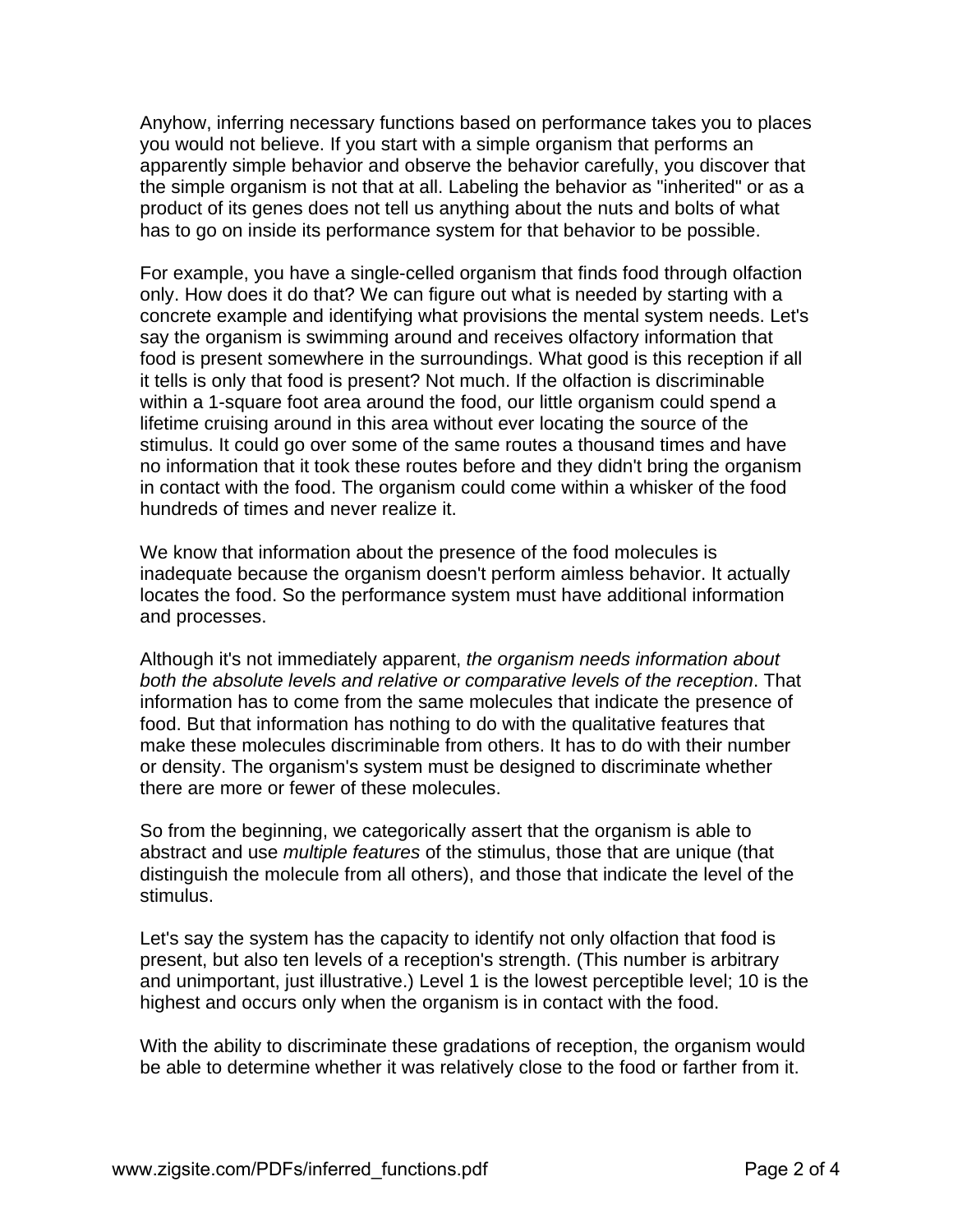But, there's a problem because the system still does not have enough information to locate food. Let's say the initial reception is 7. Okay, which direction do you go if it's level 7? You don't know which direction because you don't have enough information. So pick a direction. Go north. Is that the right direction? There's only one possible way to find out. Take another reading after you go north.

Let's say the reading to the north is 5. Will that help? Only if the system has more information. If you know only that the level is now 5, you don't have information any more useful than you did when the reception was 7. The reason is that 5, by itself, doesn't imply a direction.

The smallest unit of information that implies a direction is that the level started at 7 and changed to 5. The only way the organism could have that related information is for the organism to store information about the initial level and compare it with current level, 5.

So now the system is pretty complicated. It has 7 in memory; information about the current level, 5, and a procedure that provides a temporal comparison of the two and draws a conclusion that the level has decreased. Does the system have enough information to do something about this information? Almost, but not quite. If you don't have information about the direction you went, the rest of the information is useless. The level was 7 and now it's 5. If you have no knowledge of the direction you went, you don't have any information about the direction you should go now. (If the organism went in a long straight line, it wouldn't really need to record the direction it went. It would know that the direction it is now facing is wrong. So face a different direction and go.)

If your system records information that you were going north, your performance system could conclude the equivalent of this verbal argument: "Going north led to a lower level; therefore north is the wrong direction. Pick another one and see what happens with that direction."

An important point is that the system must be designed to treat the levels both as *absolutes*, or they couldn't be compared, and as *relative values* to conclude that the latest value is less than the earlier value). The relative nature is illustrated by a different example: You start at level 3, go in a direction and terminate at level 5. This is the same 5 used in the other example, but now it has completely different implications for the behavior of the organism.

If the idea that a single-celled organism would have such a sophisticated information-processing system is unacceptable, that's just prejudice. The only way to discredit the case for this function is to show how the behavior could be performed with a system that had less information or carried out less sophisticated logical operations. Try it. Bet you can't come up with anything simpler.